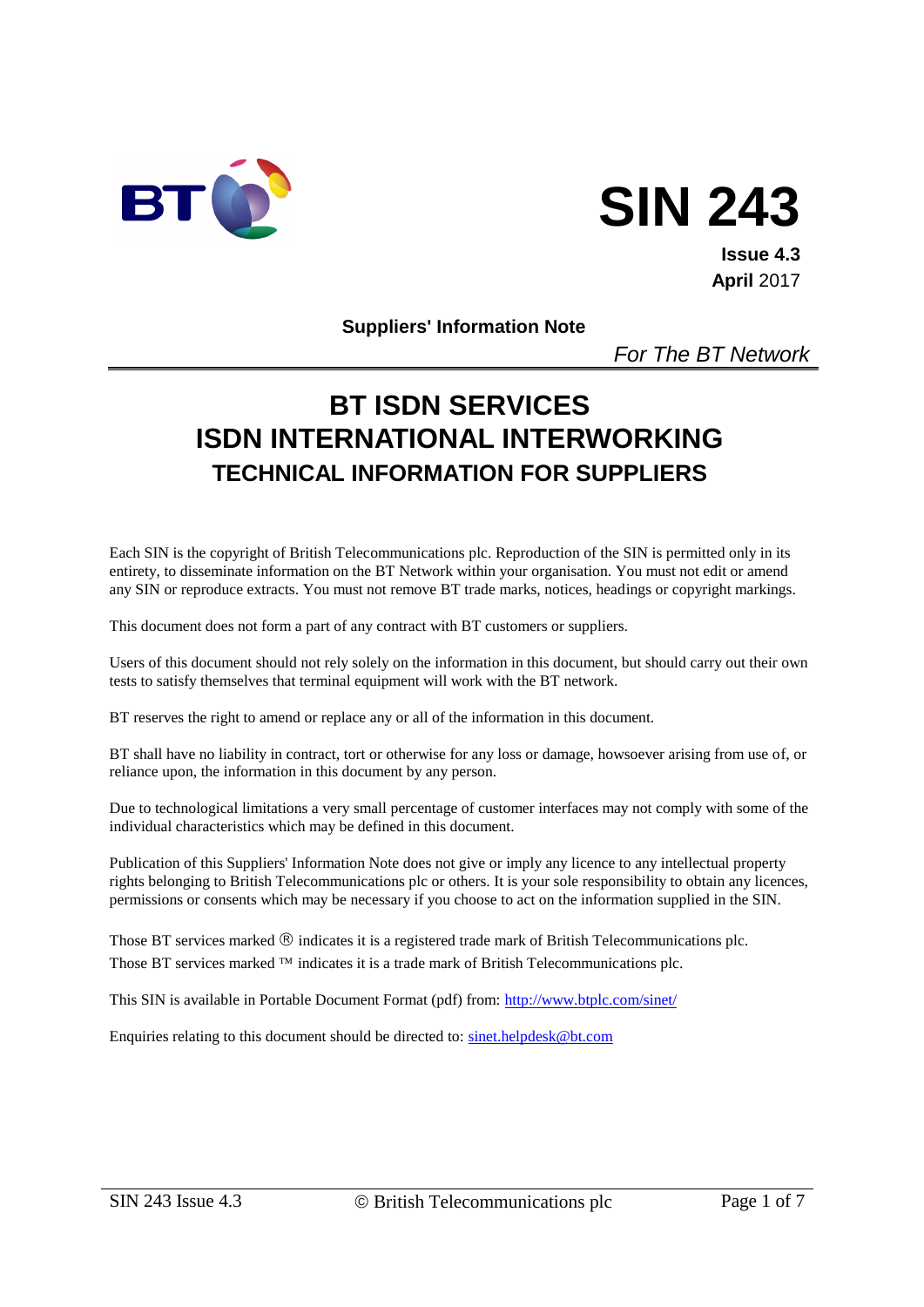# **CONTENTS**

| 3. ISDN INTERNATIONAL INTERWORKING - TREATMENT OF 56 KBIT/S DATA CALLS3 |  |
|-------------------------------------------------------------------------|--|
|                                                                         |  |
|                                                                         |  |
|                                                                         |  |
|                                                                         |  |
|                                                                         |  |
|                                                                         |  |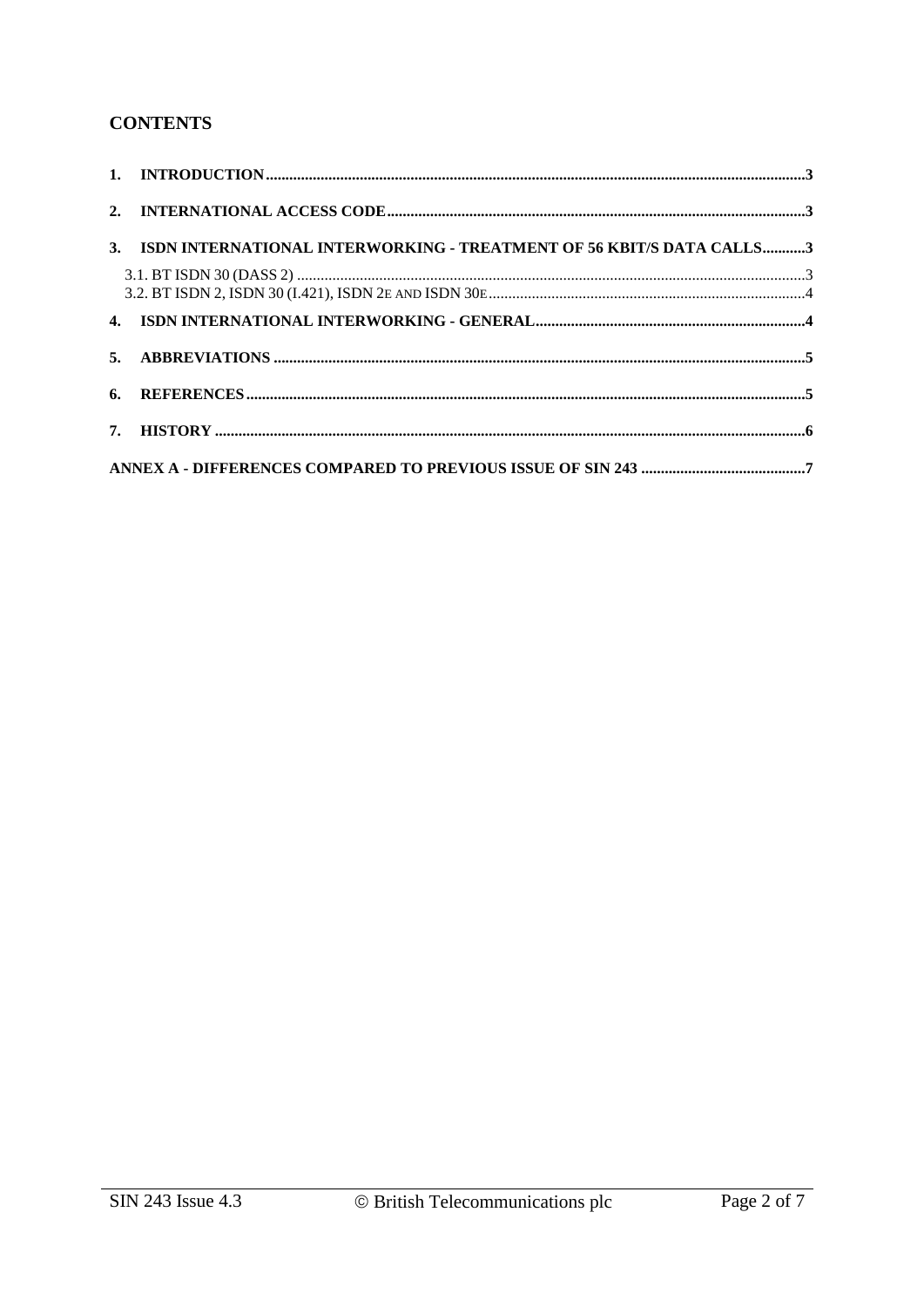# **1. Introduction**

The purpose of this Suppliers' Information Note (SIN) is to provide Customer Premises Equipment (CPE) suppliers and manufacturers with information specific to international interworking between BT's ISDN services and overseas ISDNs. This SIN should be read in conjunction with the SIN appropriate to the BT ISDN service of interest. For an overview of all current BT ISDN services and an index of ISDN related SINs, see SIN 312 [4].

## **2. International Access Code**

Following cessation of the use of 000 international access code for certain ISDN calls (this was part of the UK National Code and Number Change Programme - 'Big Number' programme), the standard international access code of 00 is applicable to all ISDN bearer services. (Note: prior to October 2000, the access code 000 was used for ISDN international calls requiring an unrestricted 64 kbit/s bearer. The use of 000 for ISDN international calls has now ceased). The bearer service provided will be based solely on the contents of the Bearer Capability information element in the SETUP message as specified in ETS 300 403-1 [8].

## **3. ISDN International Interworking - Treatment of 56 kbit/s data calls**

Customer Premises Equipment (CPE) suppliers should be aware of the situation in some North American and Asia/Pacific Rim networks when international data calls are made from BT ISDN Services.

The national networks of North America and some Asia/Pacific Rim countries, although evolving to carry a user data rate of 64 kbit/s, still contain a large amount of switching and transmission equipment which restricts the maximum user data rate to 56 kbit/s. During the transition period which is likely to last a number of years there will be a mixture of 56 kbit/s and 64 kbit/s networks.

Some calls may only be possible at a maximum data rate of 56 kbit/s due to restrictions in their networks.

ISDN data calls to North America and Asia/Pacific Rim countries indicating an information data rate of 64 kbit/s will only be carried by those networks which support 64 kbit/s. Where a network is encountered that only supports 56 kbit/s, then calls indicating a 64 kbit/s data rate will be rejected.

This means that it is essential for calls to North American and Asia/Pacific Rim networks that originate in the UK, to indicate the correct information data rate. Details are given below of how it affects each service.

# *3.1. BT ISDN 30 (DASS 2)*

If the appropriate 56 kbit/s rate adaption is not indicated to the UK network in the Service Indicator Code (SIC), (see BTNR 190 Section 4 Annex 1 [1]), the calls will be progressed at 64 kbit/s. As a consequence calls to some North American and Asia/Pacific Rim networks may be rejected.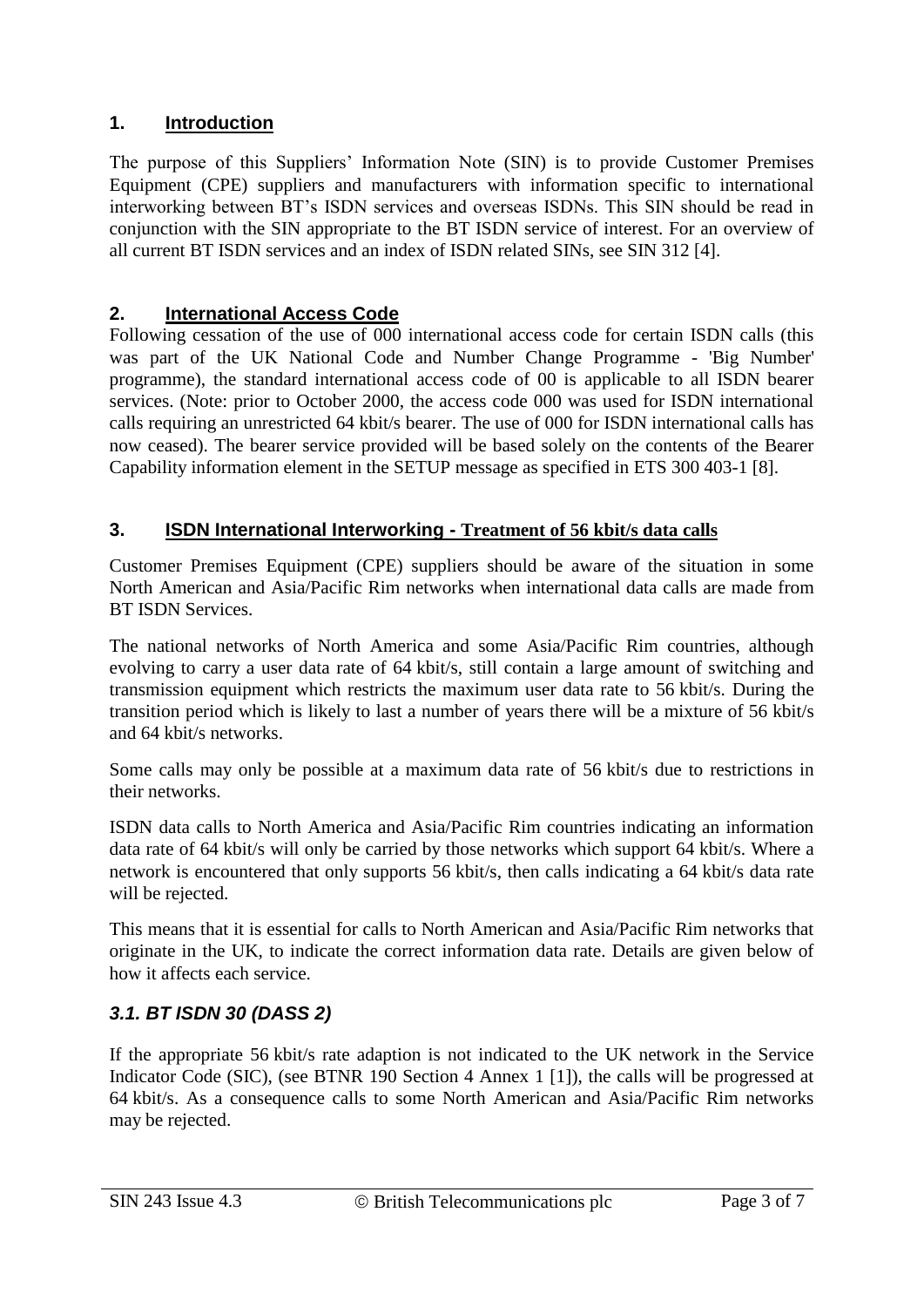# *3.2. BT ISDN 2, ISDN 30 (I.421), ISDN 2e and ISDN 30e*

The BT ISDN services provide the user with the internationally agreed 64 kbit/s user data rate. Therefore, it will be necessary to rate adapt the 56 kbit/s user rate to the 64 kbit/s rate used by the UK network when making calls to users in those countries restricted to the 56 kbit/s user data rate. This rate adaption shall be performed by the customers equipment and to provide a usable connection, shall be in accordance with CCITT Recommendation V.110 (ECMA 102) [7].

To ensure that the call receives the appropriate treatment both at international boundaries and the distant terminal, the following coding for the Bearer Capability message element shall be used in the SETUP message for outgoing calls to North America and Asia/Pacific Rim countries. Incoming calls from these 56 kbit/s users within North America and Asia/Pacific Rim countries will also contain this Bearer Capability coding. The coding is in accordance with ETS 300 403-1 [8].

| Octet | <b>Binary</b> | Meaning                                  |
|-------|---------------|------------------------------------------|
|       | 00000100      | <b>Bearer Capability</b>                 |
| 2     | 00000100      | No. of following octets                  |
| 3     | 10001000      | Unrestricted digital information         |
|       | 10010000      | Circuit mode 64 kbit/s                   |
|       | 00100001      | CCITT standardised rate adaptation V.110 |
| 5a    | 10001111      | Synchronous 56 kbit/s                    |

Table 2 - Coding of Bearer Capability information element

# **4. ISDN International Interworking - General**

The following general aspects apply:

- No digital calling and network features are available on international voice calls with the following exception. On calls originating on the BT network, where Calling Line Identity (CLI) is available and marked 'presentation allowed', the CLI will, in general, be forwarded.
- Digital calling and network features are available on international 64 kbit/s data calls as agreed with the relevant correspondent operator.
- ISDN Speech and ISDN 3.1 kHz Audio Bearer Services are supported on incoming international ISDN calls but will be supported subject to the capabilities provided by the Overseas ISDN and the international network connection.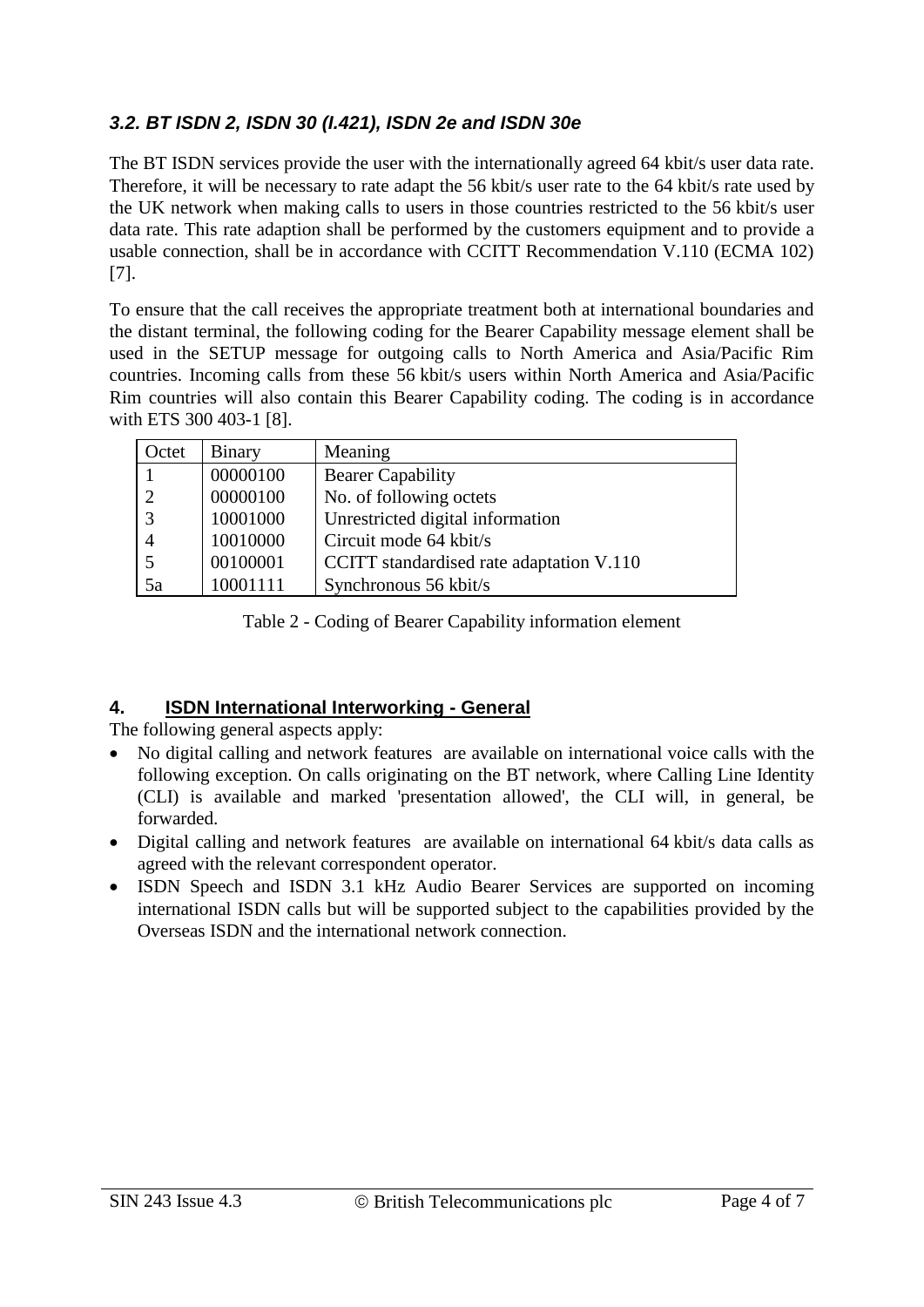# **5. Abbreviations**

| Bearer Capability (information element in the SETUP message)                         |
|--------------------------------------------------------------------------------------|
| <b>BT Network Requirements</b>                                                       |
| <b>Calling Line Identity</b>                                                         |
| <b>Customer Premises Equipment</b>                                                   |
| The International Telegraph & Telephone Consultative Committee (now<br>called ITU-T) |
| Digital Access Signalling System #2                                                  |
| <b>European Telecommunications Standards Institute</b>                               |
| <b>Integrated Services Digital Network</b>                                           |
| Service Indicator Code                                                               |
| Suppliers' Information Note                                                          |
|                                                                                      |

## **6. References**

| Ref.           | <b>Document number</b> (Publication | <b>Title</b>                                           |
|----------------|-------------------------------------|--------------------------------------------------------|
| <b>No</b>      | Date)                               |                                                        |
| 1              | BTNR 190 Section 4,                 | DASS 2, PBX Interface                                  |
|                | Annex 1, Issue 2, June 1992         |                                                        |
| $\overline{2}$ | <b>SIN 171</b>                      | BT ISDN 2, Service Description and Withdrawal          |
|                |                                     | Notification                                           |
| 3              | <b>SIN 232</b>                      | BT ISDN 30, Service Description and Withdrawal         |
|                |                                     | Notification                                           |
| $\overline{4}$ | <b>SIN 312</b>                      | <b>BT ISDN Services Overview</b>                       |
| 5              | <b>SIN 261</b>                      | BT ISDN 2e and ISDN 30e Service using <i>Full ETSI</i> |
|                |                                     | Call Control.                                          |
| 6              | <b>SIN 222</b>                      | BT ISDN 30 (DASS2) – Service Description.              |
| $\overline{7}$ | <b>CCITT Recommendation</b>         | Support by an ISDN of data terminal equipments         |
|                | V.110 (ECMA 102)                    | with V-series type interfaces                          |
| 8              | ETS 300 403-1 <sup>1</sup> (12/95)  | ISDN: DSS1 protocol; Signalling network layer for      |
|                |                                     | circuit-mode basic call control {Application of ITU-T  |
|                |                                     | Recommendation Q.931 (1993)}                           |

For further information or copies of referenced sources, please see document sources at [http://www.btplc.com/sinet](http://www.sinet.bt.com/usenum.htm#docsources)

Supplier Information Notes (SINs) are from the WWW site at: [http://www.btplc.com/sinet](http://www.sinet.bt.com/)

l

<sup>&</sup>lt;sup>1</sup> ETS 300 403-1 is based on ITU-T Recommendation Q.931 (1993) and is an extended and updated version of ETS 300 102-1 (1990) which was based on CCITT Recommendation Q.931 (1988). Annex ZA of ETS 300 403-1 identifies the relevant differences between ETS 300 102-1 and ETS 300 403-1.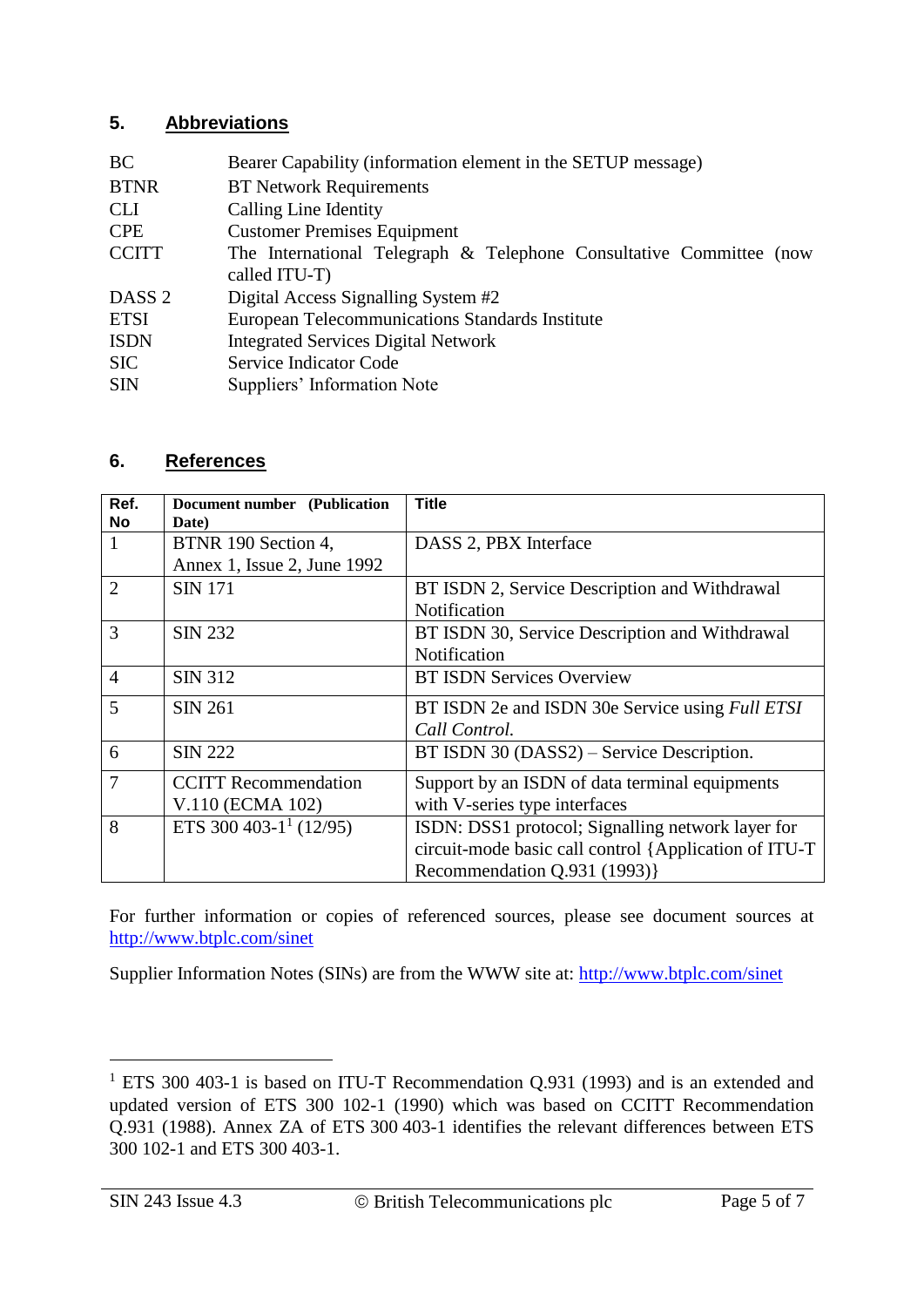# **7. History**

| Issue 1   | April 1994     |
|-----------|----------------|
| Issue 2   | March 1999     |
| Issue 2.1 | December 1999  |
| Issue 3   | February 2001  |
| Issue 3.1 | May 2002       |
| Issue 4   | September 2003 |
| T 41      | τ Α∩∩∩         |

- Issue 4.1 June 2008<br>Issue 4.2 September
- September 2015

Issue 4.3 April 2017 Amendment to Section 4 to replace references to Digital Select Services to be replaced with digital calling and network features